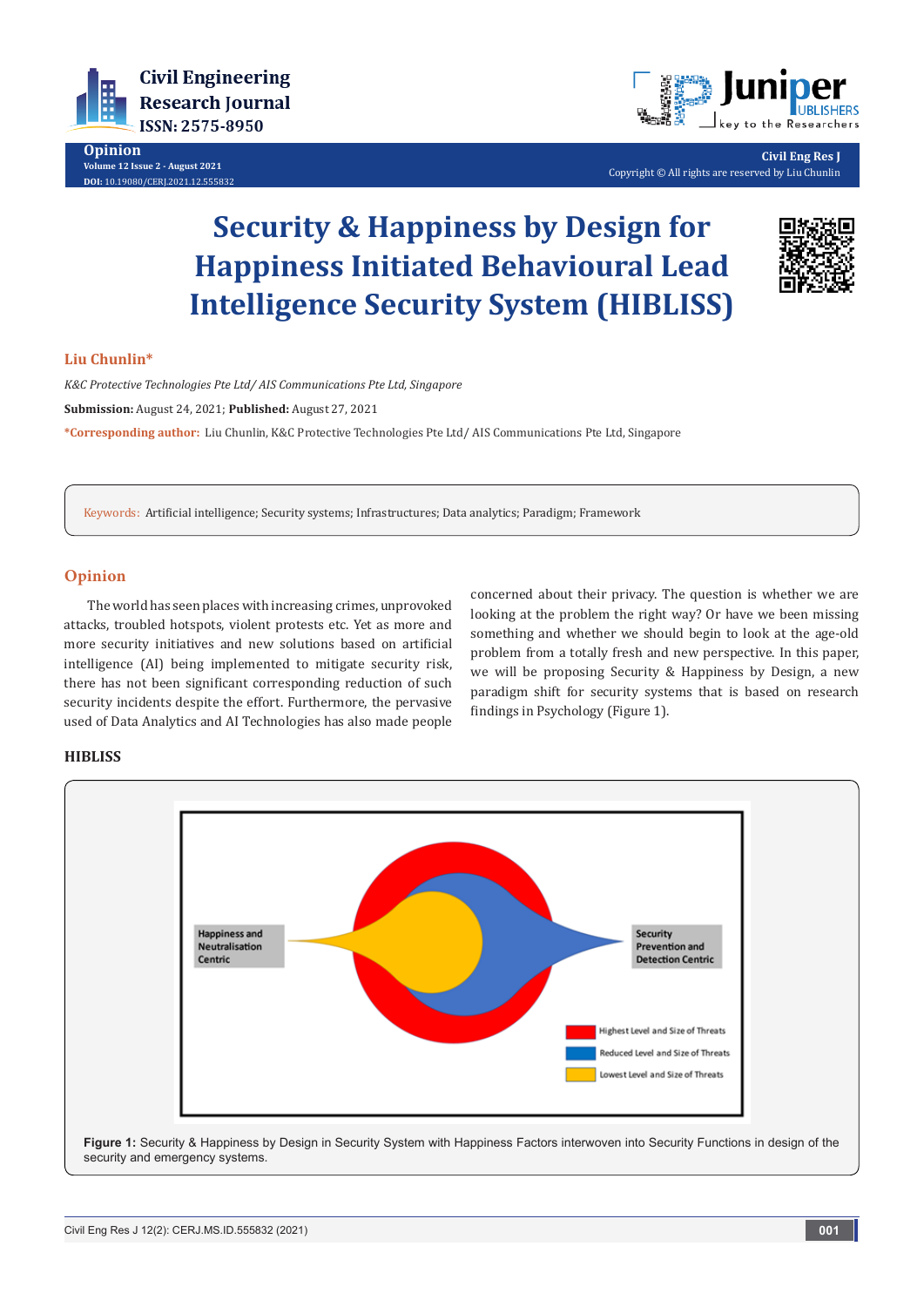By applying the new Security & Happiness by Design paradigm, a Happiness Initiated Behavioural Lead Intelligence Security Systems (HIBLISS) will be generated. HIBLISS shifts the traditional paradigm from a preventive and resistance position for security mitigation to one that is creating enduring happiness and resilience position in order to neutralize, harmonize and disperse the likelihood of security incidents. The security systems developed by our proposed paradigm will make individual feel safe, peace and calm in any environment without any motivation to conduct or feel any aggression and curb the intention to act with desire to harm others. This would be difficult in the past but with the advancement of 4<sup>th</sup> Industrial Revolution technologies such as 5G, Data Analytics, Artificial Intelligence, Robotics, and many of these technologies could be harnessed to bring about this revolution through use of Behavioural Lead Intelligence.

Information is power and when applied with a context, it can form intelligence. The intelligence will be derived from the vast data collected passively from the various means to perform the derivative of the intelligence through the analysis of behaviour. Hence forming the concept of Happiness Initiated Behavioural Lead Intelligence.

There have been many studies and real-life examples proving the level of security incidents is inversely proportional to the level of happiness and environmental pleasantness in the area. For example, with a very nice ambient, pleasing colours, brightness of lights could stimulate the effect to induce sense of peace, calm and tranquility which would then reduce the likelihood of negative aggression and undesirable feeling. This would further reduce the desire to commit crime or trigger skirmishes, quarrels or even fights. There were many studies that by proving a small shift in

happiness or pleasantness in an environment would significantly bring about a lowering of the crime rate towards a downward trend. One such example was the broken windows theory. A 1996 criminology and urban sociology book [1] was based on this same argument. While the theory has been applied in relation to crime and strategies to contain or eliminate crime from urban neighborhoods, we thought that it also provided a theoretical background to support the Security & Happiness by Design in future security systems. The promising results in preventing vandalism in New York City, suggested that the human factors and behaviours should be the key factors in designing the security systems.

Hence instead of designing security from using intimidating physical infrastructures; reinforced structures; offensive optical perspectives like deploying armed security forces; pervasive installation of surveillance cameras etc, which will inevitably increase the tension and stress of the surrounding, we should consider alternatives to create the reverse effect to bring about positive psychology to the people in the environment. Instead having the infrastructure be designed and built in such a way that it looked like prison or military installation, the design must be pleasing and nice but with clever compartmentalization to ensure swift containment and isolation when needed. Instead of fierce looking armed security force patrols as deterrence, we should consider ways not to intimidate people and yet should still have the same deterrence effect if need be. So, the real question is how we can balance these without compromising the ability to detect, response and mitigate these threats. The Behavioural Lead Intelligence will be generated from the trinity of three domains., Connect, Sense and Response as illustrated in (Figure 2).



#### **CONNECT**

The first thing is to be able to provide any individual a comprehensive way to connect to the environment and to the person's friends and families seamlessly without any difficulties. He or she should be able to get whatever information he or she needs to navigate the way around. At the backend, the information can also be translated to security intelligence. For example, if the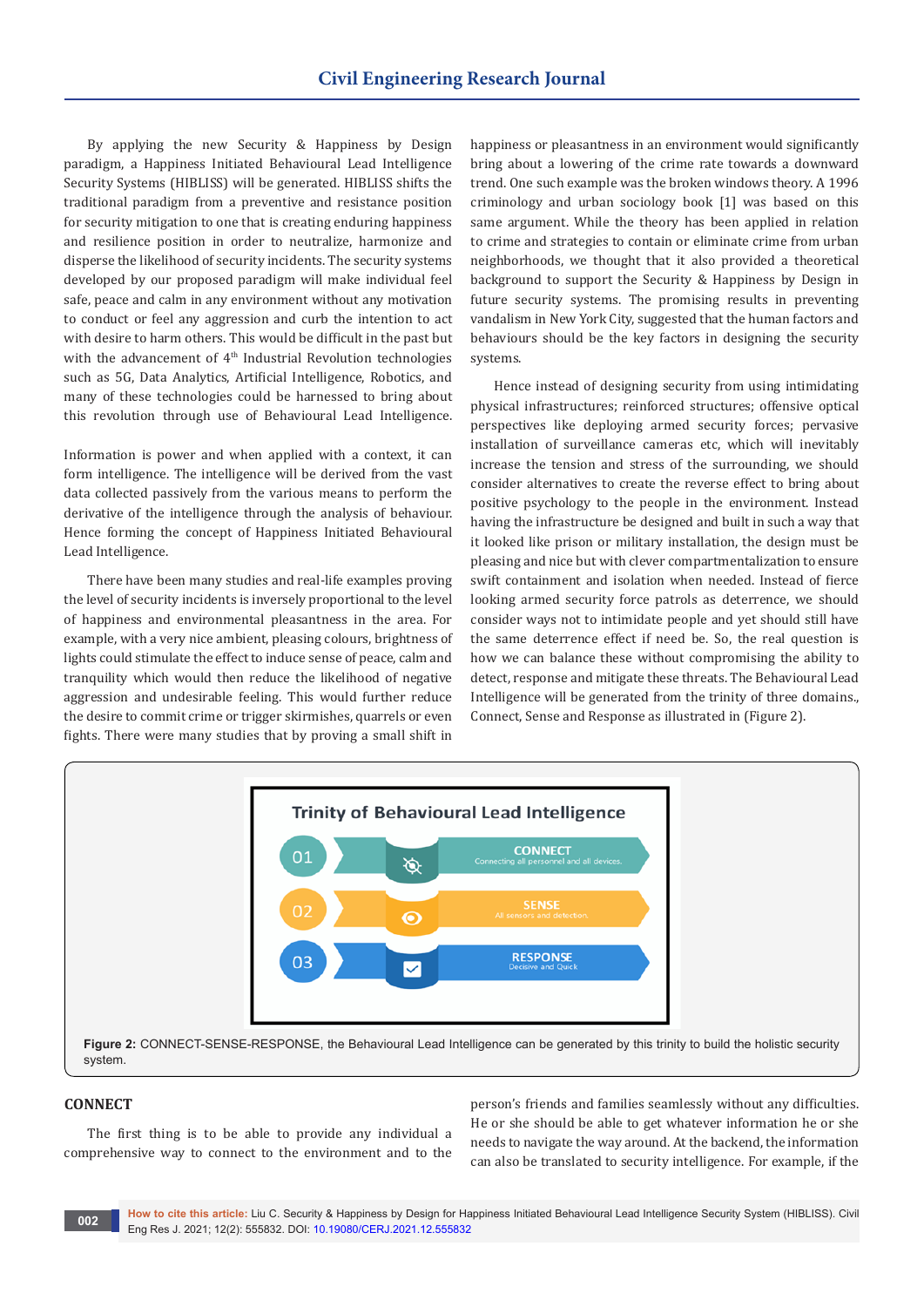person connects with his families and friends all from the same locations or flights, then the security alert level can be lower than if one individual connecting to different individuals from different flights or airlines or from different nationalities. We must have the environment where the individual has all the information needed for his or her personal used. The platform and the information must be easily accessible so that they will not feel frustrated. At the infrastructure level, there must be connectivity for all devices and all information must be collected to establish norms and trends. When something changes and trigger anomalies, the backend monitoring will be alerted. This is the principle of CONNECT.

## **SENSE**

With the vast data and information collected from the various devices and sensors, the next domain would be SENSE. With pervasive sensors backed by Data, Video Analytic with Artificial Intelligence, we should be able to 'sense' a potential trouble or potential threat even before it starts. We could also sense if someone looked lost, emotionally distraught or stressed. All these sensing can be done remotely using our system. The sensors deployment can be pervasive and yet not intrusive. The presence can be felt but not intimidating. They only became optically obvious when needed. With the ability to sense everything and many things, we will be empowered to steer people to be comfortable and go about their tasks in a serene manner. The 'Happiness' level can also be monitored periodically by the video analytics to capture the emotion of the faces. Yet the same system could pick up abnormal behaviour, unnatural and aggressive gestures, strange movement of things and human being. Help or security intervention can be dispatched very quickly without raising too much attention because these triggers can be made available quickly and accurately to mitigate security issues and risks. In this domain of Sense, there could also be opportunities to implement sights, acoustic and olfactory technologies to use the senses of visual, sound and smell to trigger calmness and lower

the aggression of individuals. Such therapeutic techniques have been proven in many studies.

#### **RESPONSE**

This brings to the third domain, RESPONSE. With technology, outdoor and indoor geo-location, connected smart robotics, personal mobility devices etc, assistance or security force could be dispatched rapidly to intervene any potential incidents. The system can dispatch the nearest entity to aid or check on the person in duress or investigate suspects. For example, an individual may be in distress, he may drop things, he could not seem to find his way or even he is walking back and forth aimlessly etc, once any of this behaviour is detected by the system, the response in the form of assistance either physically or with the use of robots, could immediately be dispatched to help this person. If there is potential argument or conflict between two persons exhibiting aggressive behaviour, the security person on Personal Mobility Device, could be dispatched immediately to politely intervene.

Besides physical response, there will also be a need to develop a People, Processes and Procedures Response Framework (PPPRF) to train all staff operating in the premise to be security sensitive to spot, response and mitigate potential risks. At the system level, there will be AI initiated prediction taking in the vast data from the premise like airport etc. Take the example of airport, we could gather the number of flights per day, the manifest and number of passengers on board, how they would move within the airport, identify any potential congestion at the luggage belts, duration they will stay in the airport etc. Through this big data analytic powered by AI, the airport operation can remain efficient and effective to lower tension and stress for travellers. With CONNECT-SENSE-RESPONSE, the Behavioural Lead Intelligence can be generated by this trinity to build the holistic Security System. Hence the birth of Happiness Initiated Behavioural Lead Intelligence Security System or HIBLISS. (Pronounced as High Bliss).

## Dictionary

|                                   | Search for a word                                                                                               |              |
|-----------------------------------|-----------------------------------------------------------------------------------------------------------------|--------------|
| =D                                | bliss                                                                                                           |              |
|                                   | $/b$ <sub>Is</sub> $/$                                                                                          |              |
| noun                              |                                                                                                                 |              |
|                                   | perfect happiness; great joy.<br>"she gave a sigh of bliss"                                                     |              |
|                                   | delight<br>happiness<br>pleasure<br>gladness<br>ecstasy<br>elation<br>Similar:<br>joy                           | $\checkmark$ |
| verb                              | <b>INFORMAL</b>                                                                                                 |              |
|                                   | reach a state of perfect happiness, oblivious of everything else.<br>"Josh is just blissed out, always smiling" |              |
| Definitions from Oxford Languages |                                                                                                                 | Feedback     |